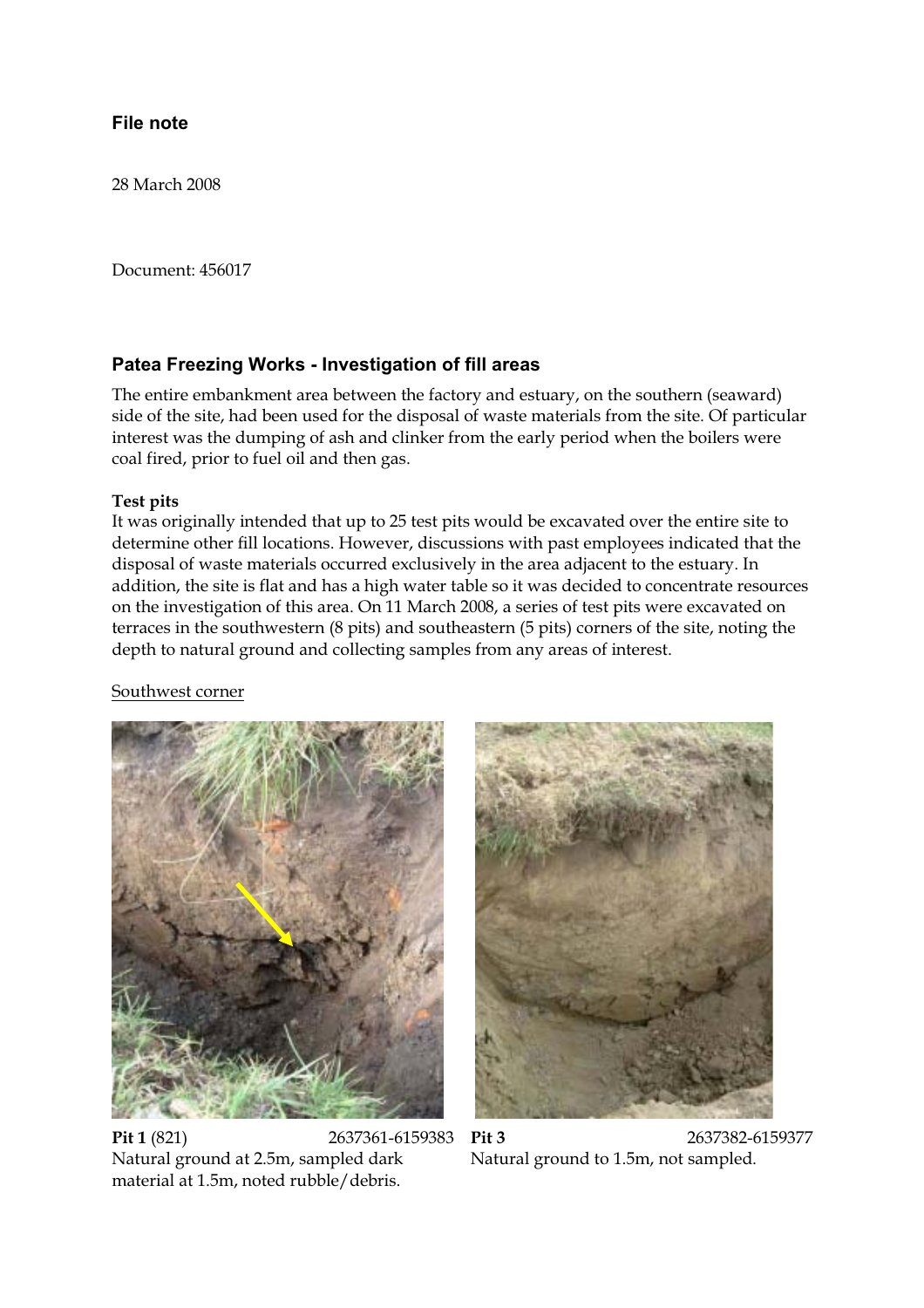**Pit 2** at 2637377-6159380 was natural ground to 1.5m where a stormwater pipe was struck, no photo or sample taken.



Natural ground at 1.5m, sampled dark material at 0.5m.



**Pit 4** (822) 2637396-6159372 **Pit 5** (823) 2637394-6159364 Building rubble to 2m, sampled dark material at 1.5m.





**Pit 5** excavation **Pit 5** spoil, showing extensive building rubble.

**Pit 6** at 2637351-6159399, natural ground encountered under approx 200mm of metal.

A surface soil sample (824) was taken at 2637348-6159410, of blackened soil amongst rail line metal.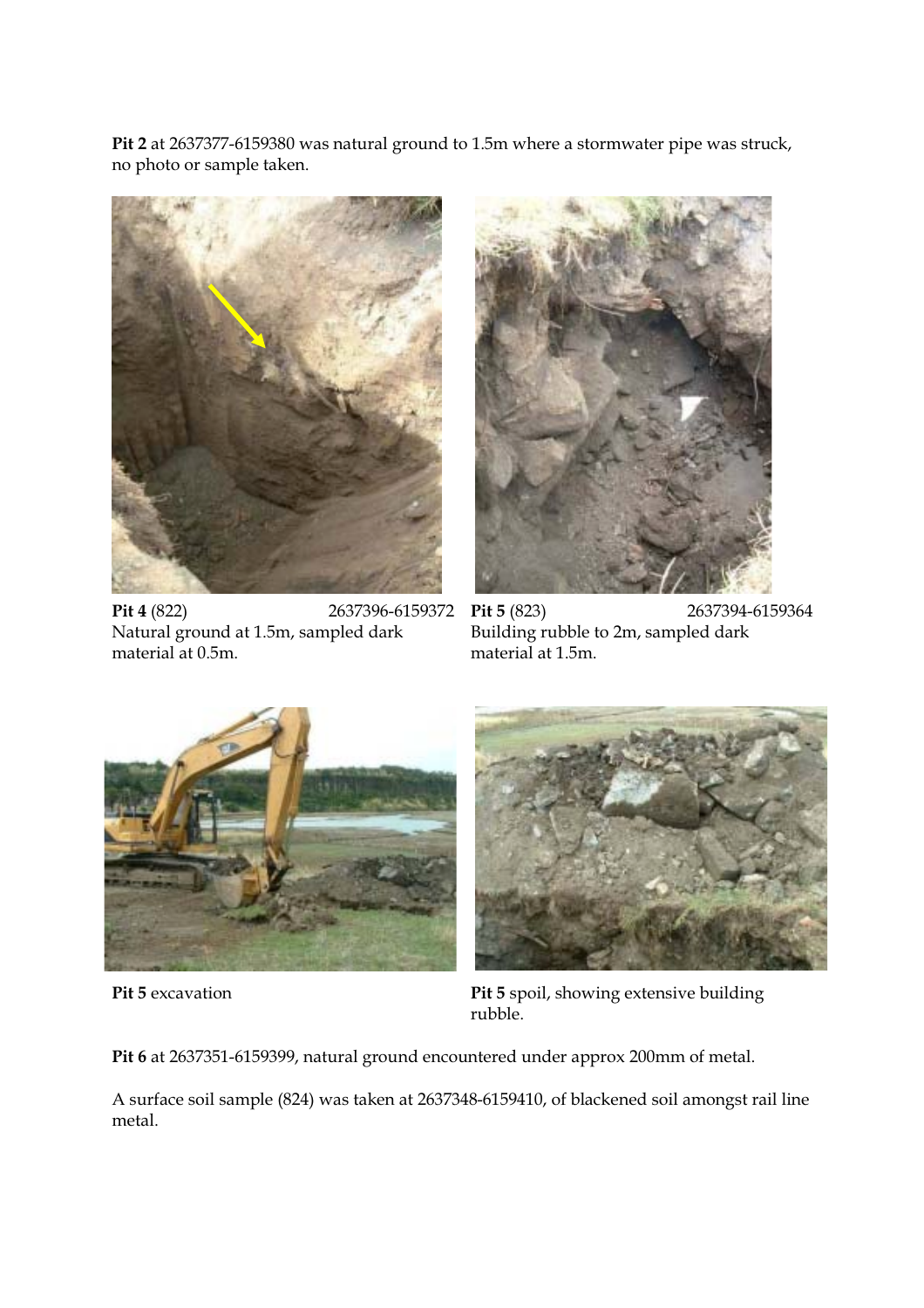

**Pit 7** (825) 2637370-6159394 **Pit 8** (826) 2637388-6159422 Under rail line, blackened gravel to 0.4m then natural ground, sampled dark material at 0.3-0.4m



Sampled dark band at 0.2-0.3m, pit had been dug north of the northwest corner of the main reservoir.

### Southeast corner



**Pit 1** (828) 2637624-6159206 **Pit 1** spoil - ash, bottles, steel, building rubble. Fill to bottom of hole at 3m, sampled dark material at 1.5m.

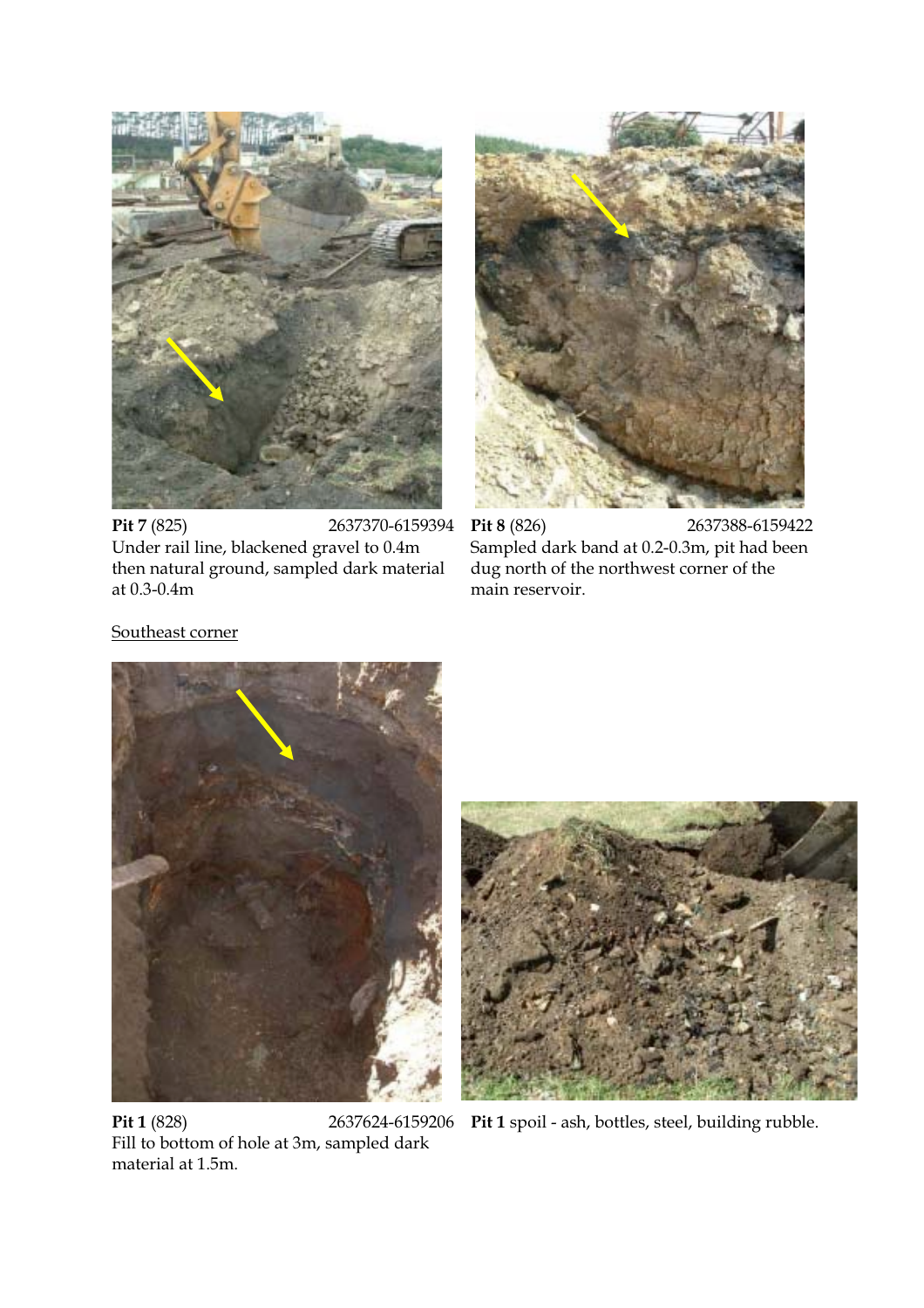



**Pit 2** (829 & 830) 2637622-6159215 **Pit 2** (831) Layer of pumice 0.2-0.3m, then dark layer 0.3-0.5m (sampled) and friable red material (sampled at 1.5m).

Puggy white material (sampled from bucket) and friable red material.





**Pit 2** spoil showing fill material **Pit 4** (832) 2637611-6159235 Natural ground 1.5m, sampled dark material at 0.3m.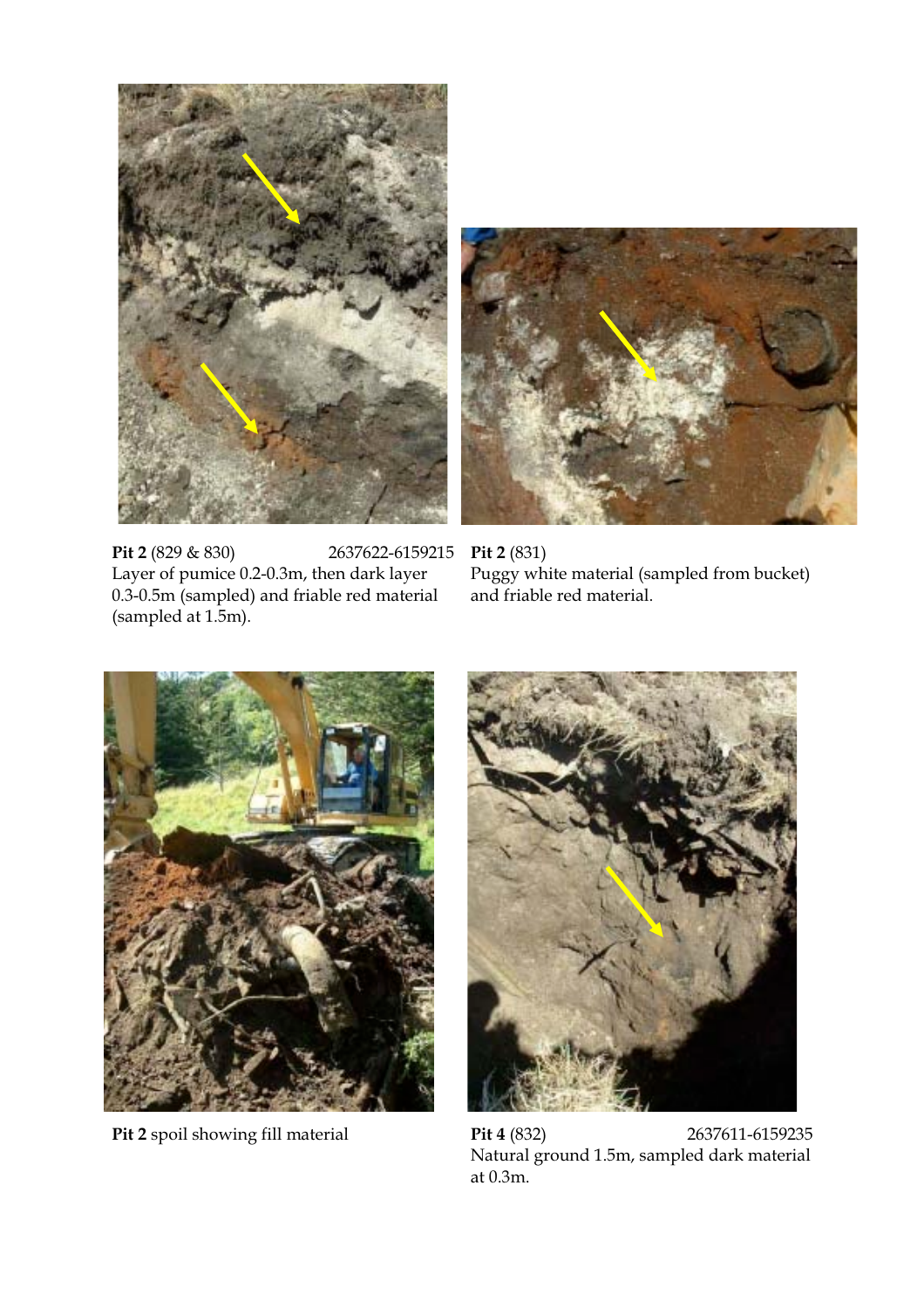## **Pit 3** dug at 2637619-6159232, natural ground.

**Pit 5** (833) dug at 2637600-6159273, sampled dark layer 0.3-0.4m on top of natural ground, clinker from boilers evident in spoil.

# **Trench**

A trench approximately 1 m wide, 1.5 m deep and 85 m long was excavated parallel to the estuary to capture surface water flow during firefighting activities. This provided a great opportunity to inspect spoil from the trench and the soil/fill profile, and to collect samples from areas of interest. Inspection of the trench spoil revealed that extensive dumping of building rubble had occurred in this area. A band of dark material approximately 100 mm thick was present at a depth of around 1 m, along almost the entire length of the trench. On 13 March 2008, samples of this material were collected at 10 m intervals and clinker was present in most, upon visual inspection.



**Trench 1** (949) 2367427-6159359 **Trench 2** (950) 2367439-6159353 Sampled dark material at 1m, clinker evident in sample.



Sampled dark material at 1m.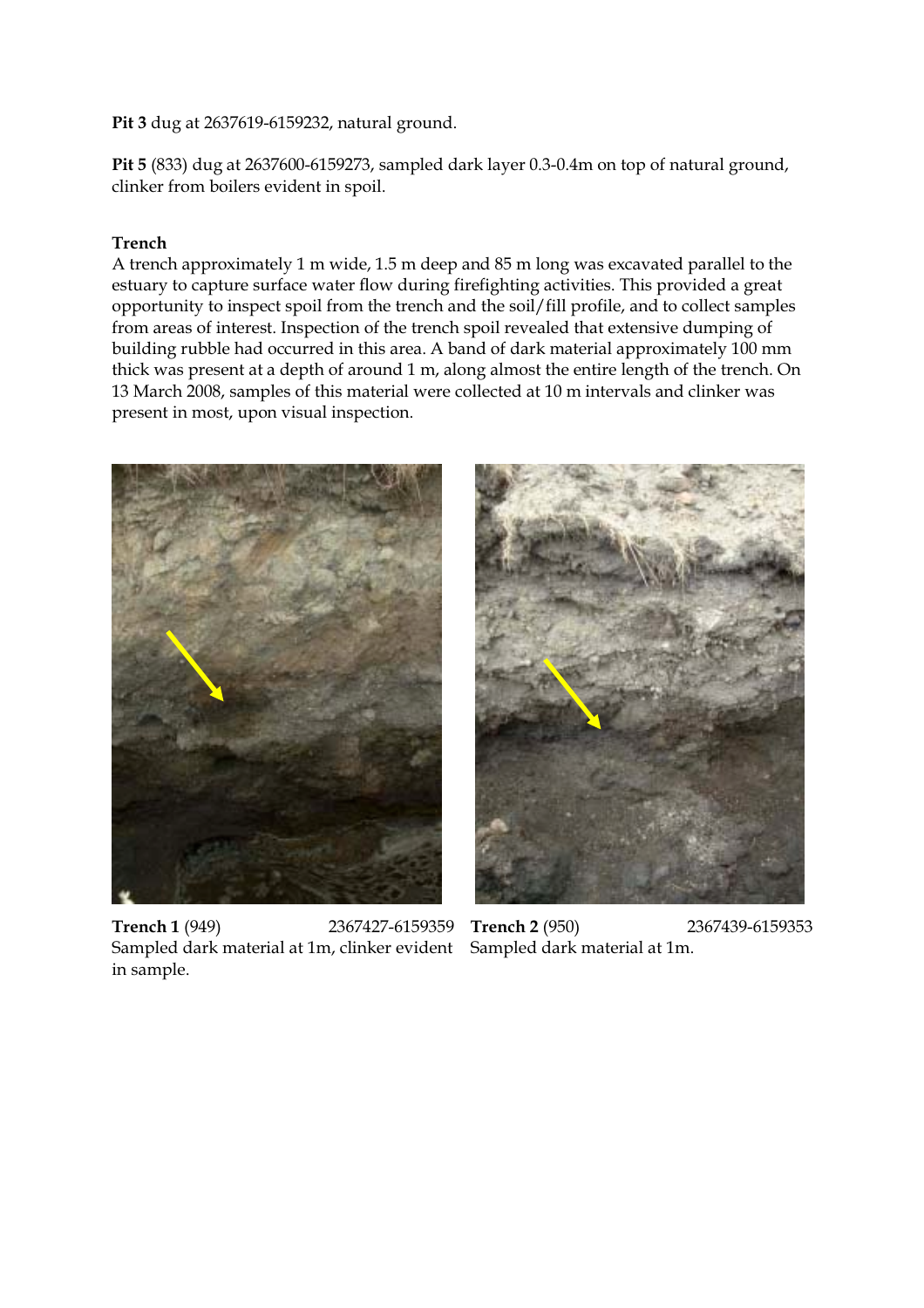

**Trench 3** (951) 2637446-6159350 **Trench 4** (952) 2637457-6159349 Sampled dark material at 1m, clinker evident Sampled dark material at 1m. in sample.





**Trench 5** (953) 2637469-6159348 Not sampled due to extensive bricks Sampled dark material at 1m, clinker evident in sample.